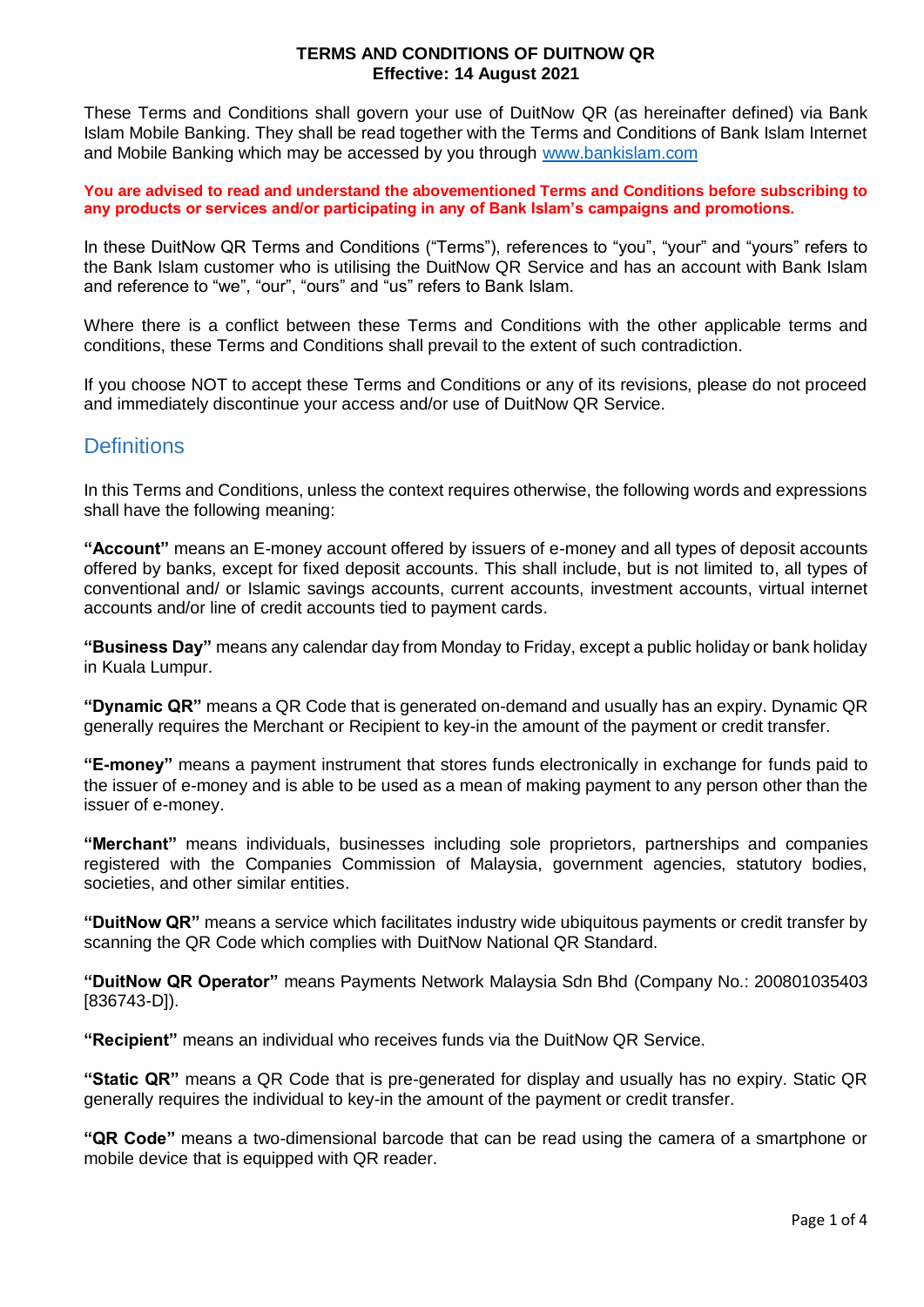### 1. Introduction

- 1.1 These Terms shall apply to and regulate your use of the DuitNow QR Service offered by us. The DuitNow QR Service allows you to transfer funds from your designated Bank Islam Account to a Merchant's or Recipient's Account by scanning the Merchant or Recipient's QR Code.
- 1.2 The DuitNow QR Service offered by us is part of the Electronic Banking/e-Money Services, and accordingly these Terms are in addition to and shall be read in conjunction with the Terms and Conditions of Bank Islam Internet and Mobile Banking.

## 2. DuitNow QR Service

- 2.1 If you wish to send funds via DuitNow QR, you must first download and install Bank Islam Mobile Banking on your mobile device and select an Account to be used by Bank Islam for deduction of funds for payments made via DuitNow QR. Bank Islam Mobile Banking enables you to scan a Static QR Code or a Dynamic QR Code displayed by the Merchant or Recipient, on a mobile device.
- 2.2 You are responsible for ensuring that the transaction amount keyed-in or displayed on your Mobile Banking screen is correct prior to confirming the transaction. The transaction amount keyed-in or displayed via the Merchant or Recipient's QR Code shall be deemed by Bank Islam to be correct upon your confirmation of the transaction. Bank Islam is under no obligation whatsoever to verify that the amount paid by you matches with the Merchant's or Recipient's amount.
- 2.3 We will notify you on the status of each successful, failed or rejected DuitNow QR transaction via any of our available communication channels chosen by you.
- 2.4 You acknowledge and agree the we shall have no duty to and shall not be required to take any steps to verify or seek any other confirmation from any party as to whether such Merchant or Recipient is the intended party to receive the funds, and we shall not be liable for transferring the funds to such Merchant or Recipient even if such person is not the intended party.
- 2.5 Pursuant to Clause 2.4 above, you agree that once a DuitNow QR transaction is confirmed, it will be deemed irrevocable and you will not be able to cancel, stop or perform any changes to that DuitNow QR transaction.

## 3. Recovery of Funds

3.1 You have rights in relation to the investigation and recovery of mistaken payments, erroneous payments and unauthorised or fraudulent DuitNow QR transactions made from your Account.

## 4. Erroneous/Mistaken DuitNow QR Transaction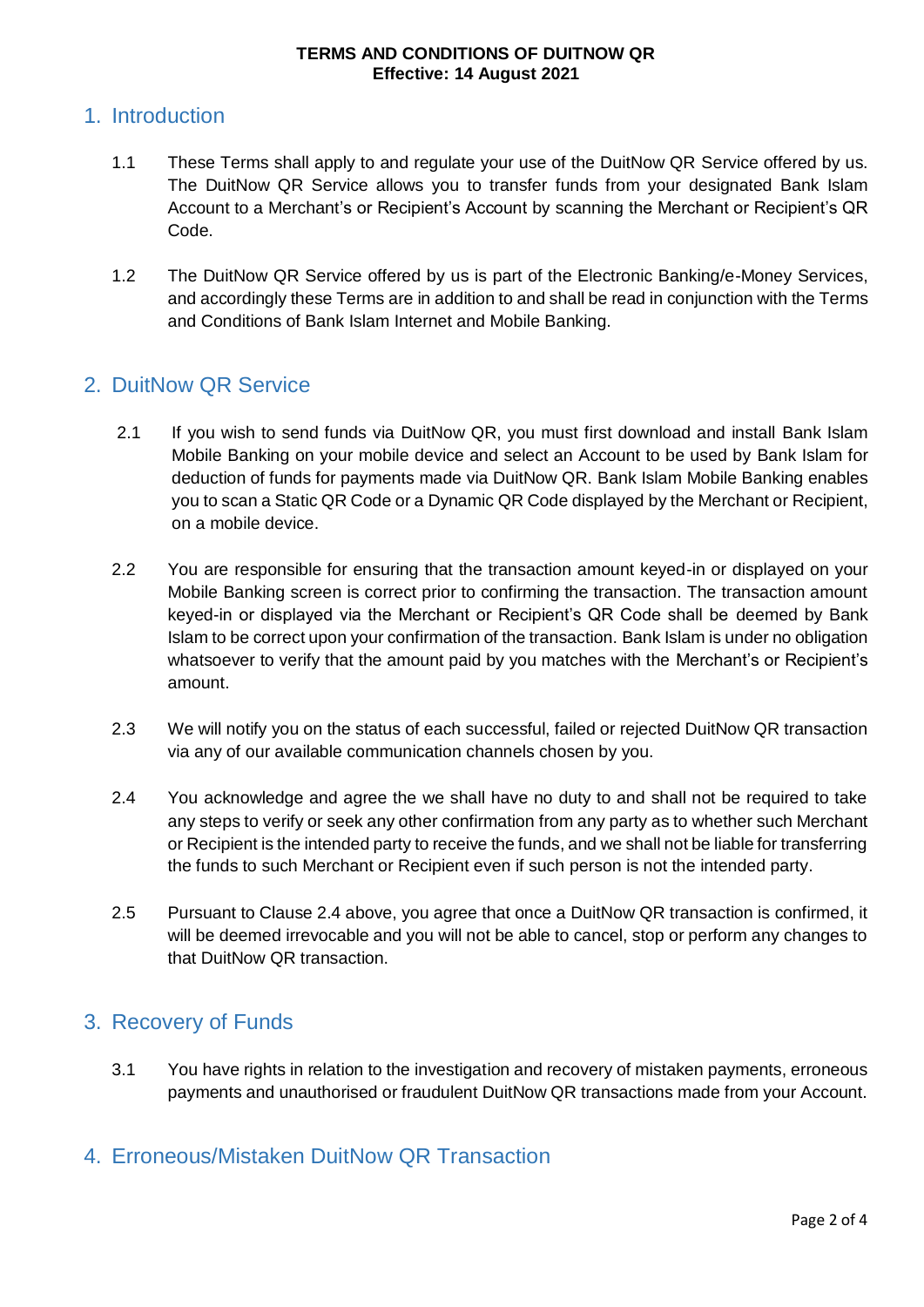- 4.1 If you have made an erroneous DuitNow QR transaction, you may request for recovery of the funds. Within ten (10) Business Days from the date of your recovery of funds request, we will work with the affected Merchant or Recipient's bank to return the said funds to you within seven (7) Business Days provided the following conditions are met:
	- 4.1.1. The funds were actually wrongly credited into the affected Merchant's or Recipient's Account;
	- 4.1.2. If funds have been wrongly credited, whether the balances in the affected Merchant's or Recipient's Account is sufficient to cover the funds recovery amount:
		- 4.1.2.1. If the balances are sufficient to cover the recovery amount, the erroneously credited funds may be recoverable; and
		- 4.1.2.2. If the balances are not sufficient to cover the recovery amount, the erroneously credited funds may not be fully recoverable.
- 4.2 Request for recovery of funds between eleven (11) Business Days and seven (7) months from the date the erroneous transaction was made:
	- 4.2.1. The affected Merchant or Recipient's bank is fully satisfied that funds were erroneously credited to the affected Merchant or Recipient;
	- 4.2.2. The affected Merchant's or Recipient's bank must deliver notifications to the affected Merchant or Recipients in writing regarding the funds recovery requests whereby the erroneously credited funds would be recovered through debiting the affected Merchant's or Recipients' Account within ten (10) Business Days of the notifications unless the affected Merchant or Recipient provides reasonable evidences that the affected Merchant or Recipient is entitled to the funds in question. After fifteen (15) Business Days, if the affected Merchant or Recipient fails to establish their entitlement to the funds, the affected Merchant's or Recipient's bank shall debit the affected Merchant's or Recipients' Account and remit the funds back to you.
- 4.3 Requests to recover funds after (7) months from the date of the Erroneous Transaction:
	- 4.3.1. The affected Merchant's or Recipient's bank is fully satisfied that funds were erroneously credited to the affected Recipient;
	- 4.3.2. The affected Merchant or Recipient's bank shall obtain from the affected Merchant or Recipient the decision whether to grant consent to debit the Merchant or Recipient account within ten (10) Business Days; and
	- 4.3.3. Once consent is obtained, the affected Merchant's or Recipient's bank shall debit the affected Merchant's or Recipient's Account and remit the funds back to you within one (1) Business Day.

## 5. Unauthorised or Fraudulent DuitNow QR Transaction

- 5.1 For DuitNow QR transactions which were not authorised by you or which are fraudulent, we will, upon receiving a report from you alleging that an unauthorised or fraudulent DuitNow QR transaction was made, remit the funds back to you provided the following conditions are met:
	- 5.1.1. We shall conduct an investigation and determine within fourteen (14) Calendar Days, if the unauthorised or fraudulent payment did occur; and
	- 5.1.2. If we are satisfied that the unauthorised or fraudulent payment Instruction did indeed occur and was not caused by you, we shall initiate a reversal process whereby all debit